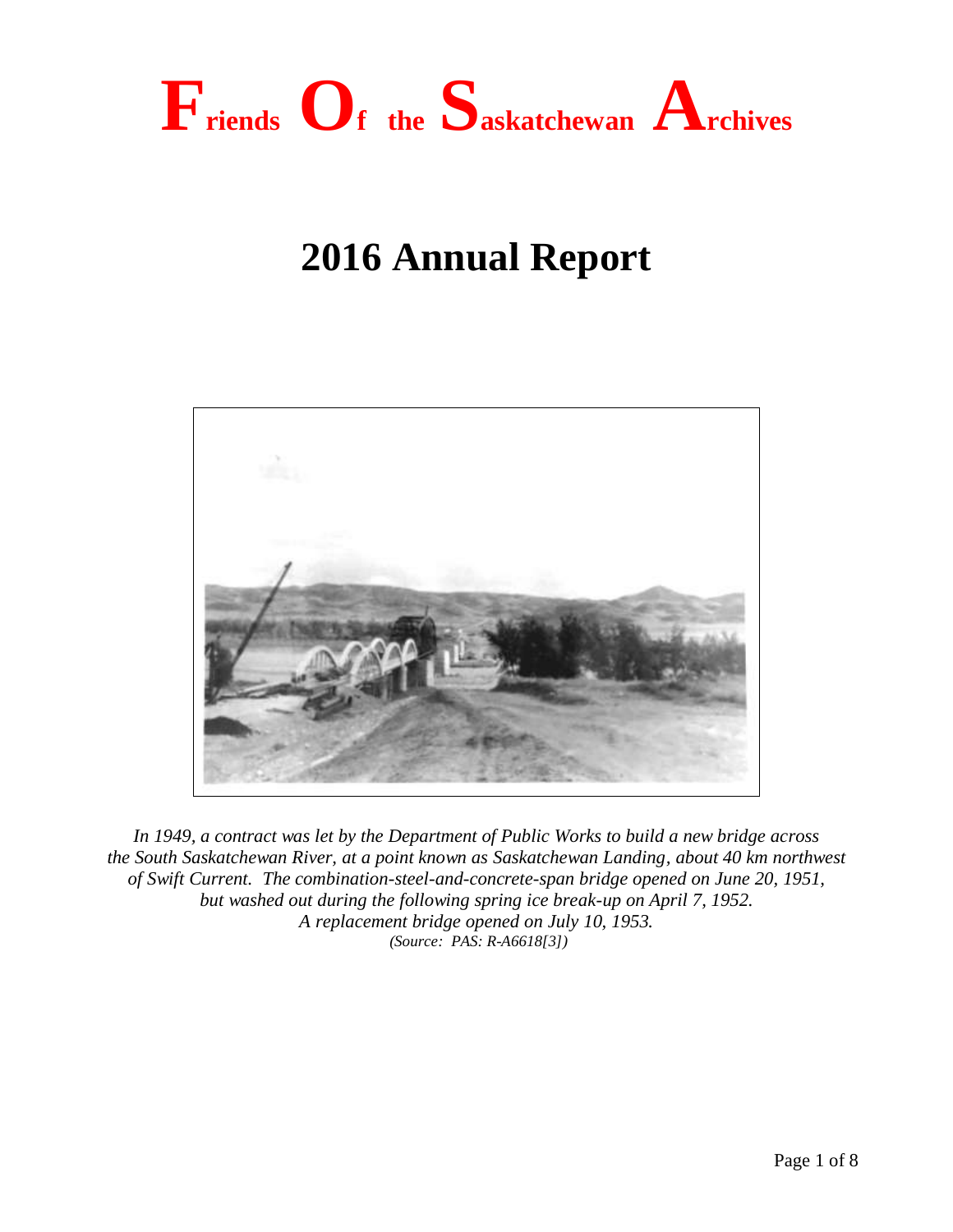## **SUMMARY**

Membership increased significantly from 160 to 200 active and associate members. Some of the new members initially contacted FOSA in order to find out how they can donate records to the Provincial Archives of Saskatchewan (PAS).

### **ADMINISTRATION**

Structure - The informal organizational structure for FOSA-Regina and FOSA-Saskatoon continued for another year and remains a matter of some concern. Bill Armstrong remained the de-facto Chair of FOSA-Regina; Margaret Hendry filled a similar position at FOSA-Saskatoon.

FOSA Meetings - Meeting facilities continue to be provided at both the Saskatoon and Regina offices of the Provincial Archives of Saskatchewan, as was limited administrative support.

FOSA Website – Information relating to FOSA activities can be found on the PAS website. On the home page, click on "About the Archives", then select: "Friends of the Saskatchewan Archives" or click directly on the following link: <http://www.saskarchives.com/about-archives/friends-archives>

#### **ACHIEVEMENTS**

The following activities were undertaken:

#### **Correspondence:**

The Interim Gopher (a.k.a. Bill Armstrong) maintained a steady flow of correspondence with members and responded to a number of public enquiries. Well over a hundred e-mails found their way into members' In Boxes. Among some of the topics that FOSA members were asked to consider or provide some insight on, were the following:

**family history enquiries**



*Kenneth Lie contacted FOSA regarding his great-grandfather, Peder, who arrived from Norway at Quebec City in June 1929, and may have been recruited to work on farms in western Canada. The program began about 1925. He returned home in 1934. This is one of the photos he mailed home to Norway during his sojourn in Canada. He died in 1946. (Source: Correspondence from FOSA member: Kenneth Lie, Norway)*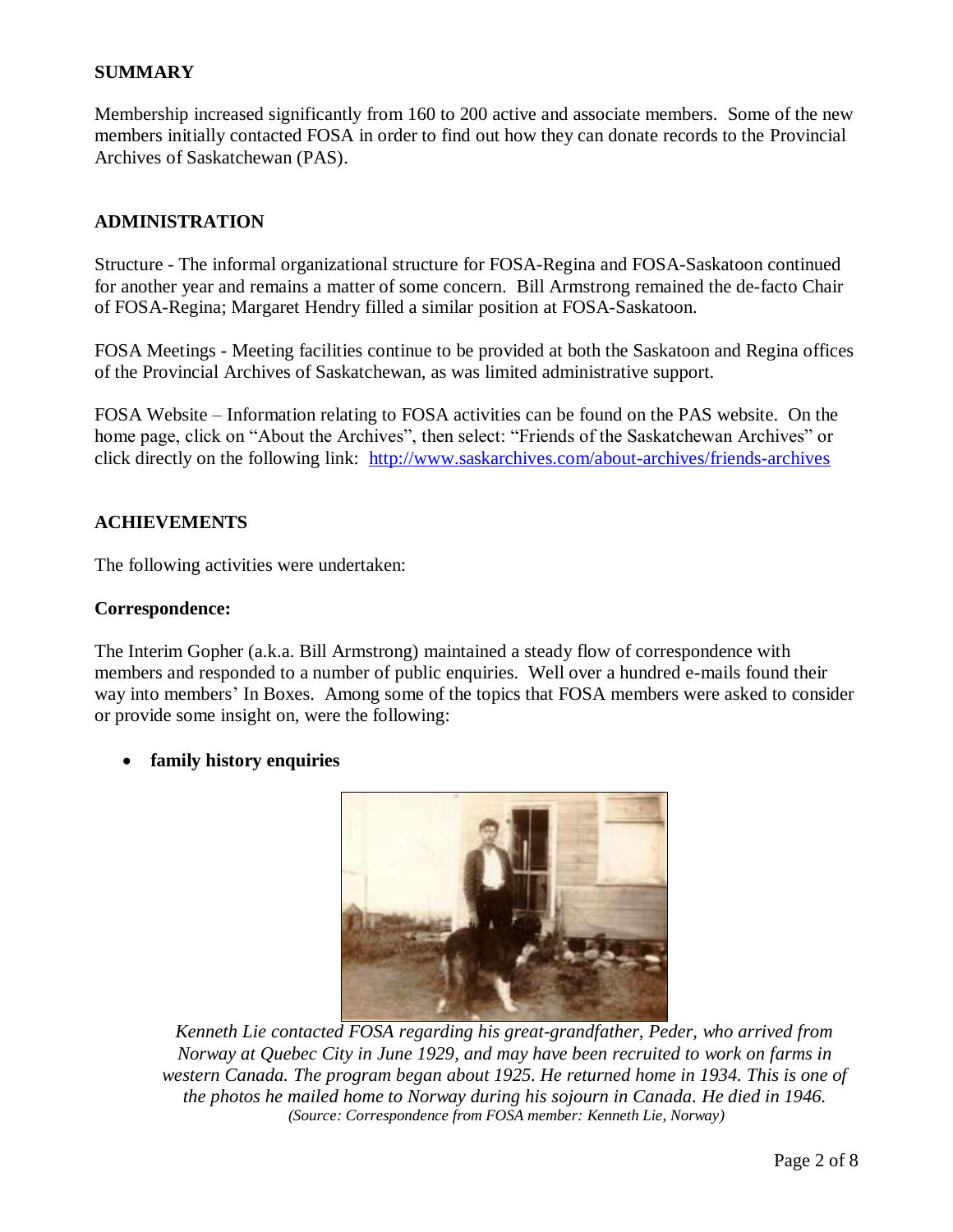## **identification of historic photos**



*The handwriting identifying this burning "Genoe" Town hall was unclear; but further research by FOSA members identified the structure as the Town Hall in Pense, built in 1909 and burned in 1915. (Source: Marion Fleming Lethbridge, Alberta; PAS: PR-08-196)*

**repatriation of Saskatchewan records from outside the province or country**



*Records relating to Melaval were found in Texas. FOSA members joined in the search for family who might want to have these repatriated, or donated to a local archives or to the Provincial Archives. (Source: Regina Leader-Post, Sept. 2016)*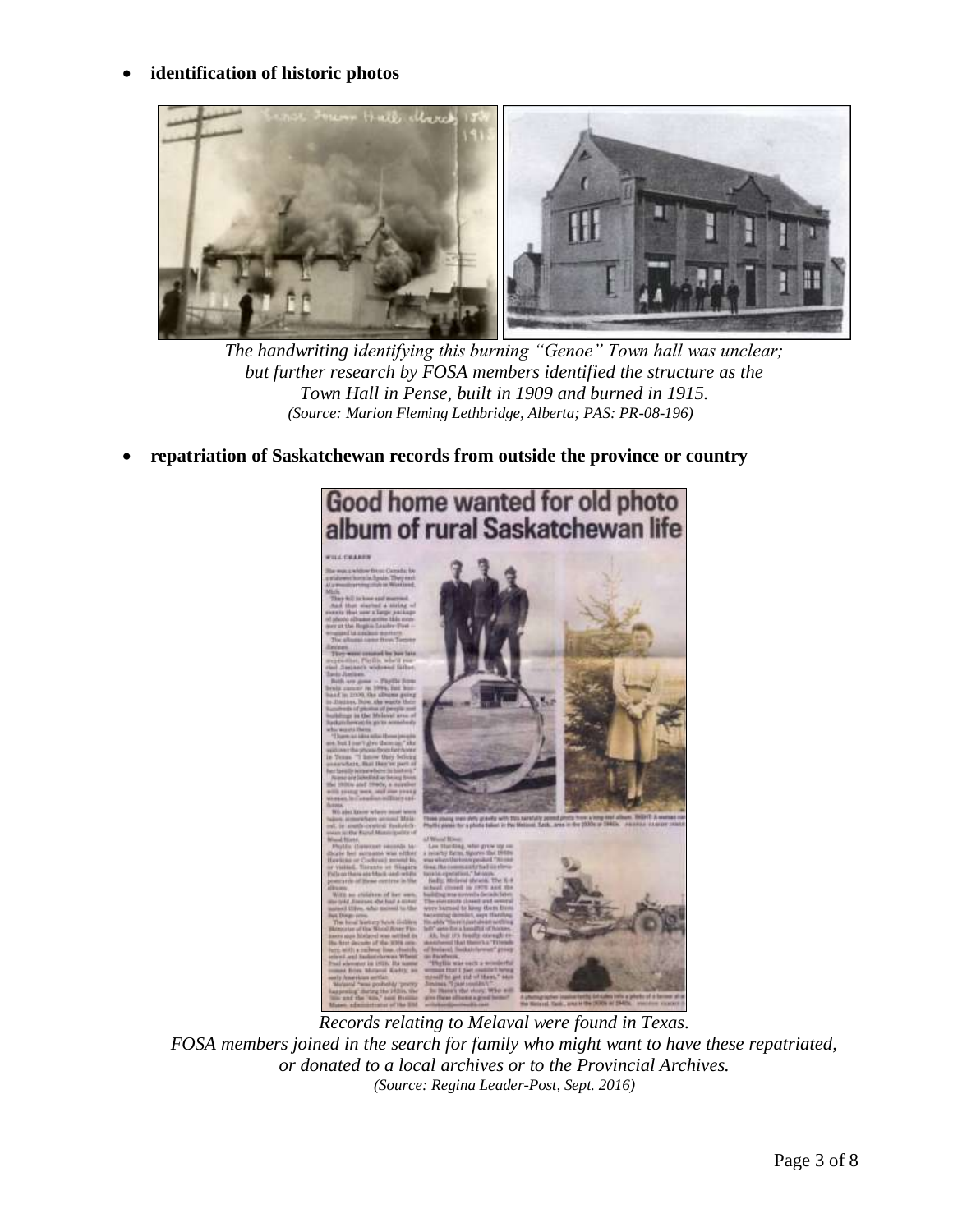**searches to locate relatives relating to historic documents**



*(Left) John MacDonald, killed in First World War, and (Right) Dan MacDonald [the "Smitty"] with curlers on Canadian Bank of Commerce steps with their trophy (community unknown). Documents suggest that both men were from the Whitewood area. The American donor wants to see these items returned to family in Saskatchewan or donated to the Provincial Archives. (Source: Ian MacLennan, Forest Hills, New York, USA)*

- **information relating to preserving archival records**
- **upcoming tours and seminars relating to various heritage programs**



**questions relating to homesteading**

*Which format for breaking virgin prairie was physically more demanding – walking behind the plow (left), or seated on a sulky plow and being jostled for hours on end? (Source: Correspondence from FOSA member Ralph Watzke, Grenfell)*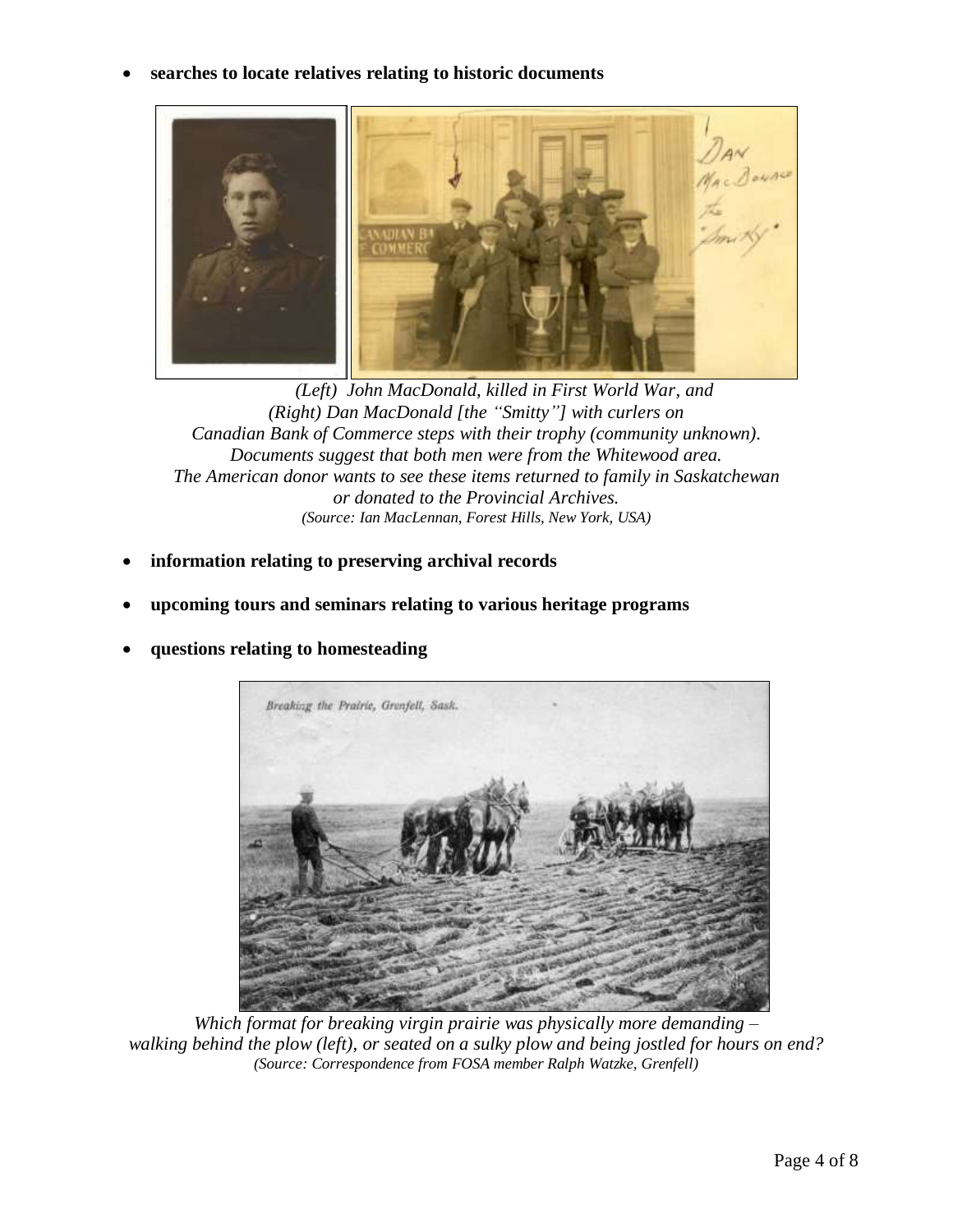## **information about grain elevators**



*Request for information relating to the location and construction of grain elevators for the Beaver Elevator Company by McDiarmid Construction of Winnipeg. FOSA members helped locate photographs for about 15 such elevators in local history books. (Source: Ernfold local history, p. 219)*

**procedures for donating records to the Provincial Archives of Saskatchewan**

## **Volunteer Work:**

 **Regina Photo Project** – This project helps the PAS to upgrade the textual information documented in the photographic collection. FOSA members systematically review the photos to identify discrepancies in the data entered into the PAS database and subsequently made available on the Archives' website. During the past year, the contents of an additional 1,635 photo envelopes were reviewed by the Friends bringing the total now reviewed from 8,104 to 9,739. FOSA members have worked on this Project for 180 hours, including 40 hours in 2016.



*Front and back view of a photograph showing construction of the new bridge across the South Saskatchewan River at a point known as Saskatchewan Landing, about 40 km northwest of Swift Current. FOSA members compare text on the photo with what is recorded in the database and note any discrepancies. (Source: PAS: R-A6618[3])*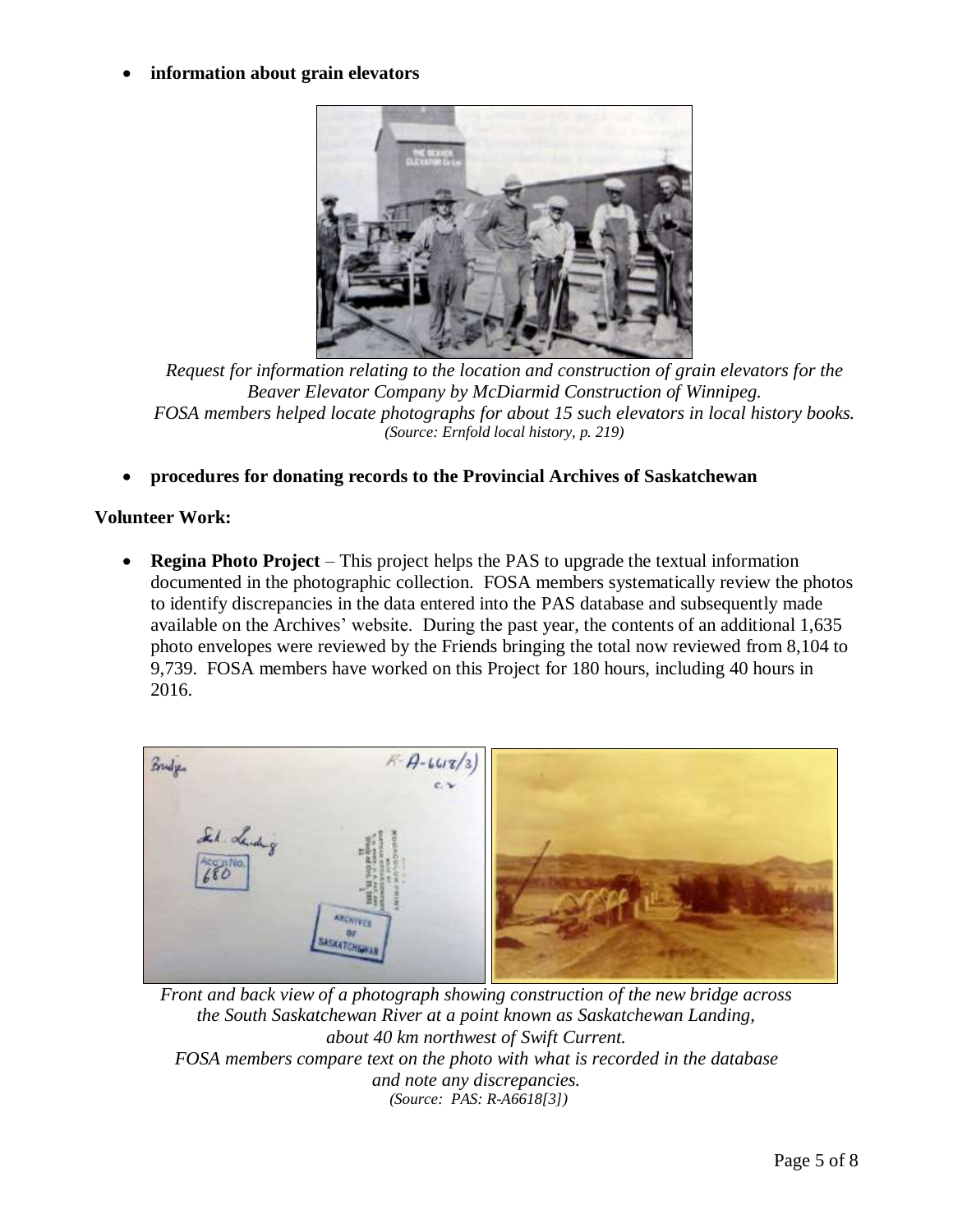**Archives Week (Feb. 6-12, 2016) – Regina** – The Provincial Archives of Saskatchewan and the Provincial Capital Commission hosted a special Archives Week event at the Royal Saskatchewan Museum on Feb.  $11<sup>th</sup>$ , which included a screening of the first three videos in the series "From the Prairies to the Trenches" (looking at Saskatchewan's involvement in the First World War). The event was well-attended, drawing well over 100 people, including a number of FOSA members, who helped host the occasion.



*Curt Campbell, archivist with the PAS, discusses the video series at the Royal Saskatchewan Museum Auditorium. (Source: Bill Armstrong)*

- **Saskatchewan Association of Architects - Box List Project – Regina –** This project was suspended in 2016 due to illness.
- **Provincial Archives of Saskatchewan Poster Series** A poster series was developed at the Saskatoon office of the Provincial Archives to help promote the new name for the Archives. Saskatoon member of FOSA helped find and select suitable images for this series.

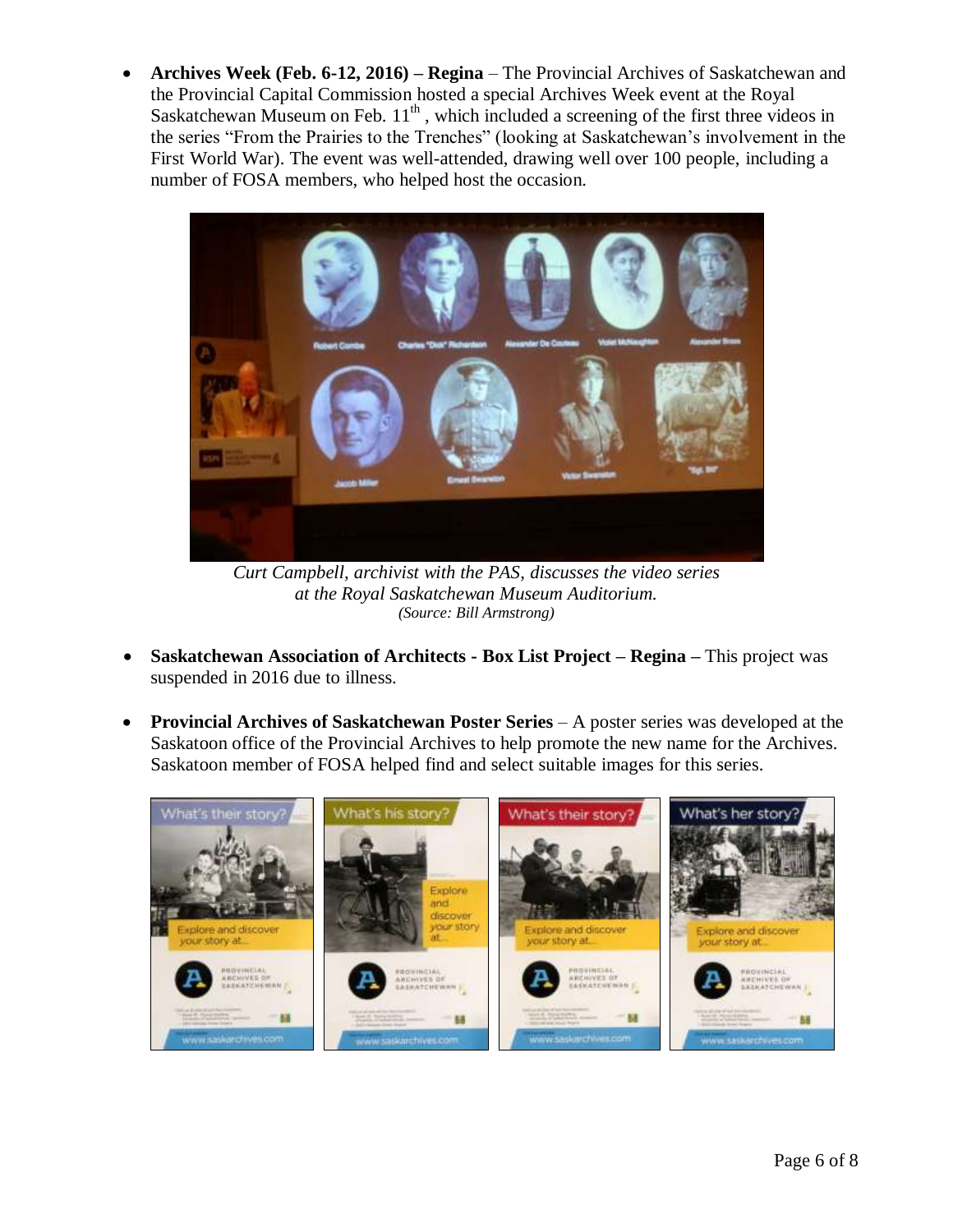# **Donations:**

FOSA member and retired PAS Archivist Frank Korvemaker was contacted by Glenn McEwen, a former director of the Palliser Triangle Wheat Growers Association, to inspect his records for potential donation to the PAS. At the same time, McEwen also brought out records relating to his grandfather, John Hill, who worked at Lord Brassey's Sunbeam Farm, Indian Head – a farming operation related to the historic Bell Farm.

Only the Wheat Growers' records were donated at this time (Accession 2016-025). They comprise about 40 cm (18 inches) of paper documents that date from 1970 to 2000, including minutes, reports, newsletters, convention information, press releases, and copies of *Pro-Farm* magazines.



*Cover of the September-October 1996 issue of* Pro-Farm *magazine, published by the Western Canadian Grain Growers Association (formerly the Palliser Triangle Grain Growers Association). (Source: PAS Accession: 2016-025)*

## **Promotional Activities:**

 $\bullet$  None in 2016

## **Social Events:**

• None in 2016